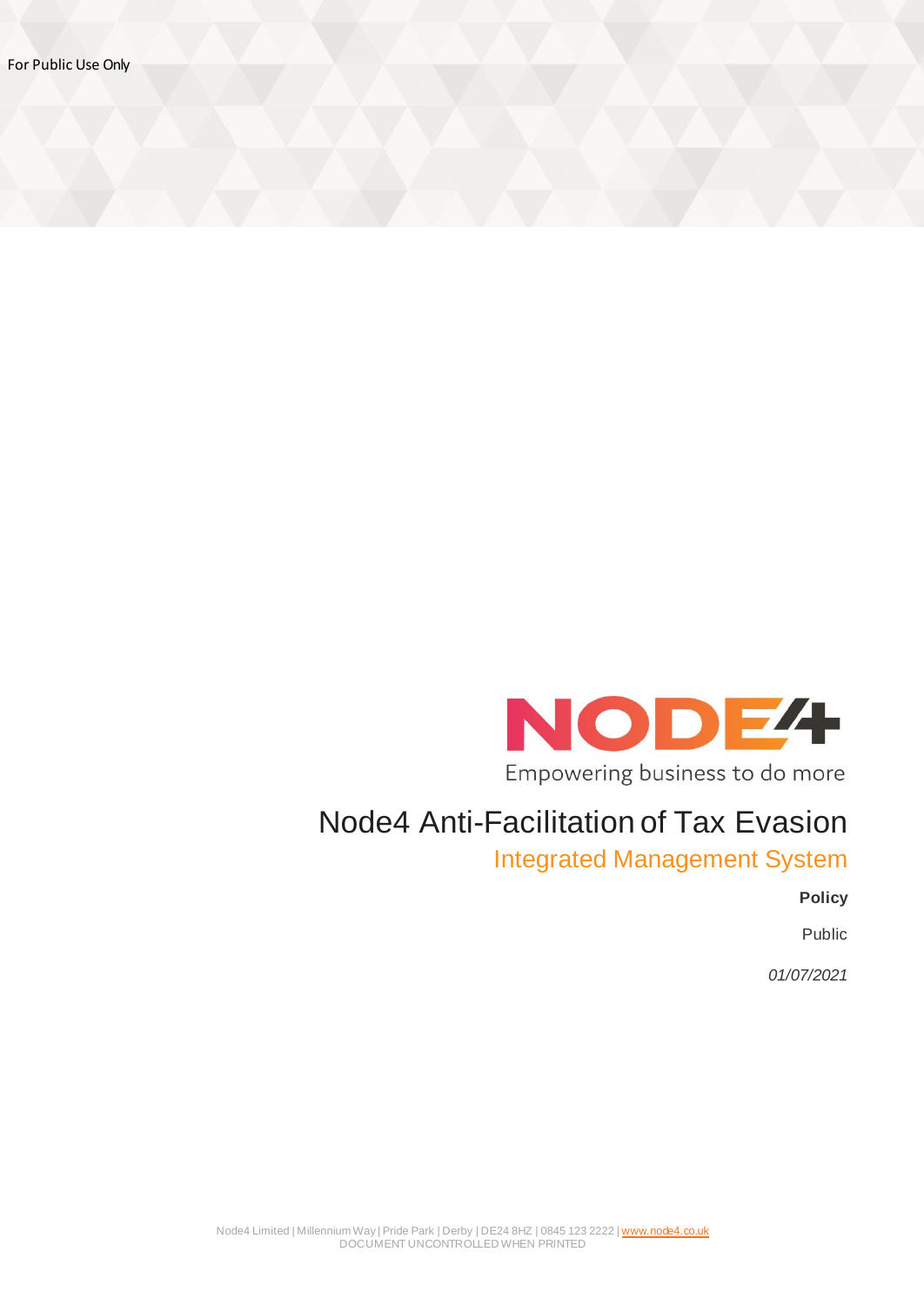

# Node4 Anti- facilitation of Tax Evasion POLICY **In Accordance with HMRC UK Corporate Criminal Tax offences**

This policy shall document that Node4 Limited is firmly committed to conducting its operational activities in an entirely transparent, fair and honest manner. Node4 Limited shall act with integrity and in compliance with the applicable law and regulations.

The policy, which came into force on the 1st of September 2017, shall be communicated to all employees and associated persons and shall illustrate and clarify the commitment made by Node4 Limited to ensure that policy is strictly adhered to.

Associated persons shall mean any person performing services for or on behalf of Node4 Limited, whether employed by or acting as a representative of the organisation

Policy adherence is designed to maintain reciprocal confidence and preserve the reputation of the organisation and its 'associated persons' thereby ensuring that services or goods provided by or taken from Node4 Limited are entirely free from tax evasion.

This policy summarises the procedures of Node4 Limited and its subsidiaries and parent company to ensure that all associated persons, including employees and those acting on our behalf, do not facilitate tax evasion.

#### **Statement**

Tax evasion, fraud and attempts to facilitate such actions are not the ethos of Node4. We expect everyone who works with our company to fully comply with their tax obligations. We will not tolerate, permit or allow any person associated with us to engage in the facilitation of tax evasion.

Node4 is committed to complying in full with all the tax laws by paying the right amount of tax at the correct time in the respective countries in which we operate.

#### **Accountability and Governance**

The Board of Node4 has approved this policy and our commitment to no tolerance of tax evasion or its facilitation. The Head of Compliance is responsible for the monitoring of compliance with this policy, and this is supported by its senior management.

# **Employee Responsibilities**

Employees have the responsibility to take reasonable action to prevent harm to Node4, and we hold our employees accountable for their actions and omissions. Any actions that breach the Criminal Finances Act and the tax laws of wherever we operate brings harm to the company, and associated companies will not be tolerated.

You are responsible for properly following Node4 policies and procedures. If you are ever asked by anyone either inside or outside of the company to behave outside our standard procedures, this should be reported without delay to the Head of Compliance. No employee will suffer demotion, penalty or any other adverse action for reporting any breach of this policy or from refusing to carry out an action which may lead to a breach of this policy.